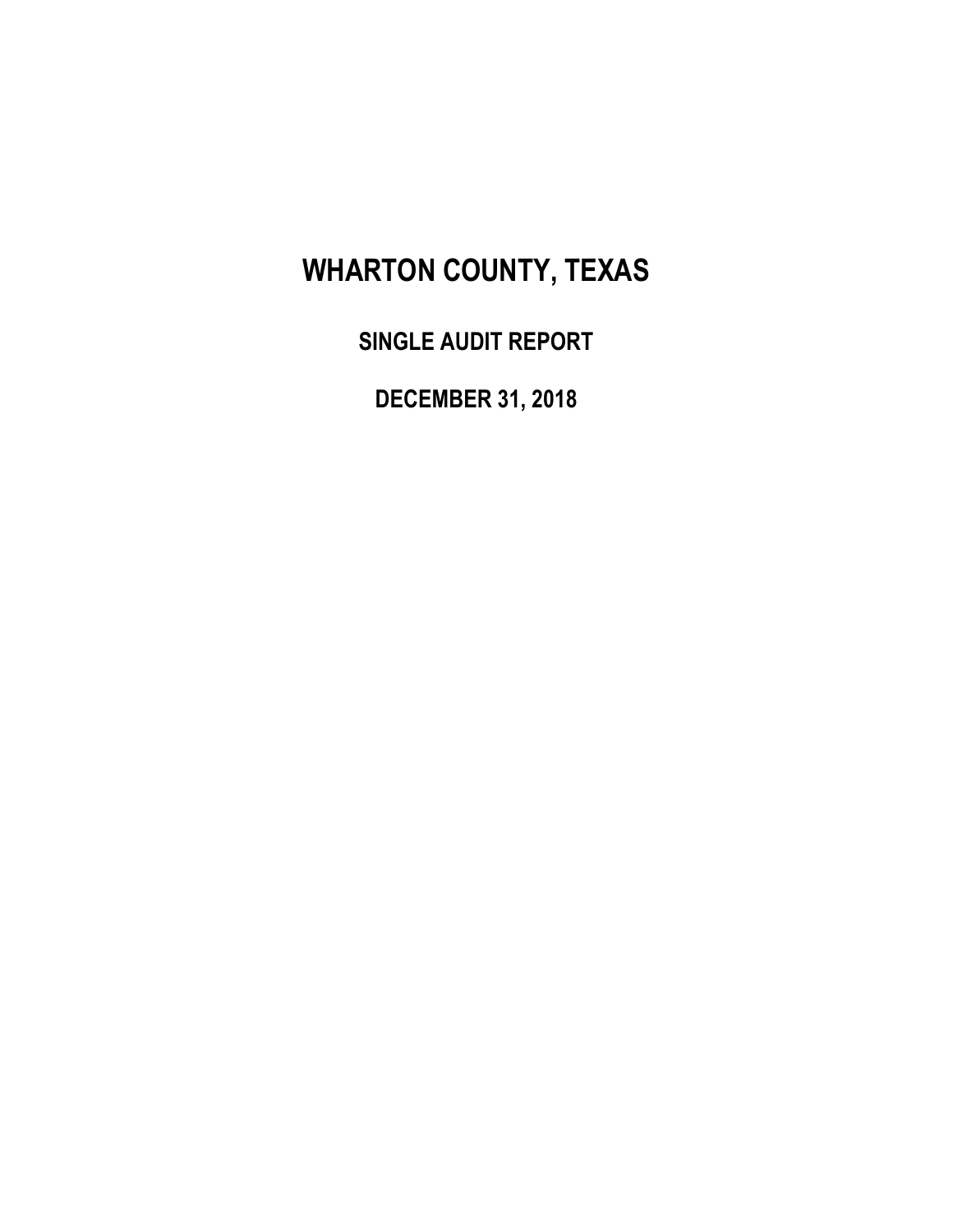## **TABLE OF CONTENTS**

## **DECEMBER 31, 2018**

|                                                                                                                                                                                                  | Page<br>Number |
|--------------------------------------------------------------------------------------------------------------------------------------------------------------------------------------------------|----------------|
| Independent Auditors' Report on Internal Control Over Financial<br>Reporting and on Compliance and Other Matters Based on an<br>Audit of Financial Statements Performed in Accordance with       | $1 - 2$        |
| Independent Auditors' Report on Compliance With Requirements<br>That Could Have a Direct and Material Effect on Each Major Program<br>And on Internal Control Over Compliance in Accordance With | $3 - 5$        |
|                                                                                                                                                                                                  | 6              |
|                                                                                                                                                                                                  |                |
|                                                                                                                                                                                                  | 8              |
|                                                                                                                                                                                                  | 9              |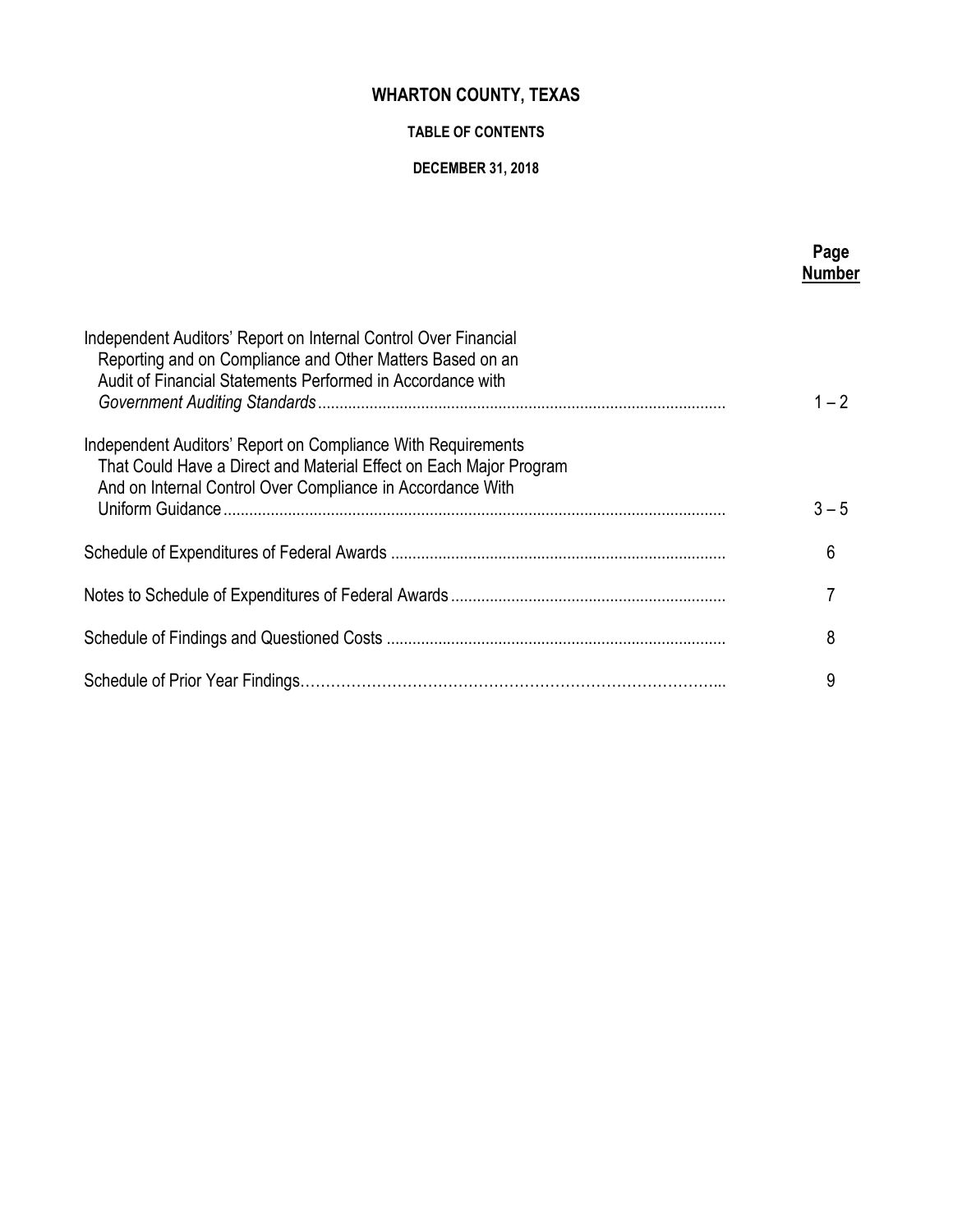

## **REPORT ON INTERNAL CONTROL OVER FINANCIAL REPORTING AND ON COMPLIANCE AND OTHER MATERS BASED ON AN AUDIT OF FINANCIAL STATEMENTS PERFORMED IN ACCORDANCE WITH**  *GOVERNMENT AUDITING STANDARDS*

To the Honorable County Judge and Commissioners Court Wharton County, Texas

We have audited, in accordance with auditing standards generally accepted in the United States of America and the standards applicable to financial audits contained in *Government Auditing Standards* issued by the Comptroller General of the United States, the financial statements of the governmental activities, each major fund, and the aggregate remaining fund information of Wharton County, Texas as of and for the year ended December 31, 2018, and the related notes to the financial statements, which collectively comprise Wharton County, Texas' basic financial statements, and have issued our report thereon dated June 28, 2019.

## *Internal Control Over Financial Reporting*

In planning and performing our audit of the financial statements, we considered Wharton County, Texas' internal control over financial reporting (internal control) to determine the audit procedures that are appropriate in the circumstances for the purpose of expressing our opinion on the financial statements, but not for the purpose of expressing an opinion on the effectiveness of Wharton County, Texas' internal control. Accordingly, we do not express an opinion on the effectiveness of Wharton County, Texas' internal control.

A deficiency in internal control exists when the design or operation of a control does not allow management or employees in the normal course of performing their assigned functions, to prevent, or detect and correct misstatements on a timely basis. A material weakness is a deficiency, or a combination of deficiencies, in internal control, such that there is a reasonable possibility that a material misstatement of the entity's financial statements will not be prevents, or detected and corrected on a timely basis. A significant deficiency is a deficiency, or a combination or deficiencies, in internal control that is less severe than a material weakness, yet important enough to merit attention by those charged with governance.

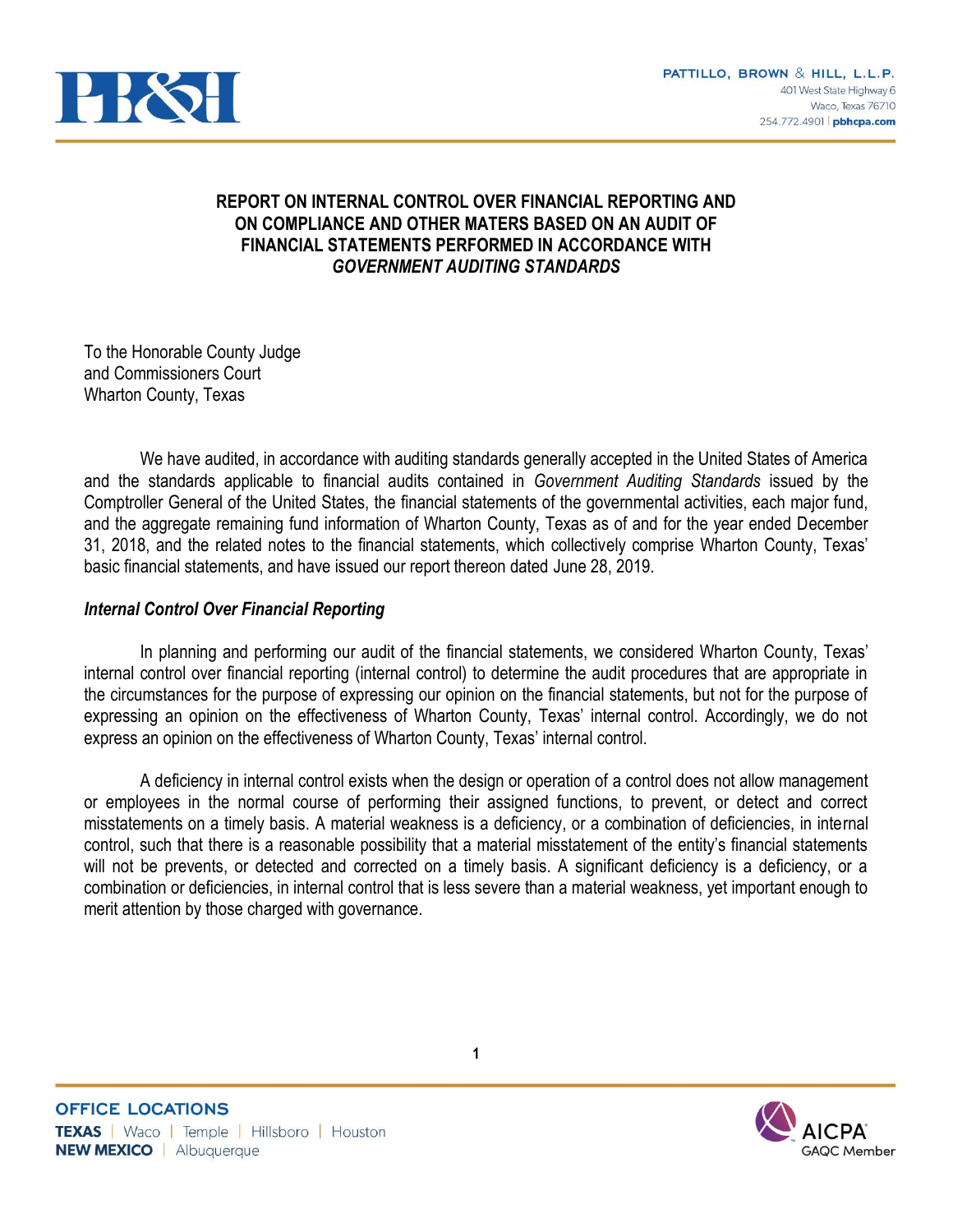Our consideration of internal control over financial reporting was for the limited purpose described in the first paragraph of this section and was not designed to identify all deficiencies in internal control over financial reporting that might be material weaknesses or significant deficiencies. Given these limitations, during our audit we did not identify any deficiencies in internal control over financial reporting that we consider to be material weaknesses. However, material weaknesses may exist that have not been identified.

#### *Compliance and Other Matters*

As part of obtaining reasonable assurance about whether Wharton County, Texas' financial statements are free from material misstatement, we performed tests of its compliance with certain provisions of laws, regulations, contracts, and grant agreements, noncompliance with which could have a direct and material effect on the determination of financial statements amounts. However, providing an opinion on compliance with those provisions was not an objective of our audit and, accordingly, we do not express such an opinion. The result of our tests disclosed no instances of noncompliance or other matters that are required to be reported under Government Auditing Standards.

#### *Purpose of this Report*

The purpose of this report is solely to describe the scope of our testing of internal control and compliance and the result of that testing, and not to provide an opinion on the effectiveness of the entity's internal control or on compliance. This report is an integral part of an audit performed in accordance with Government Auditing Standards in considering Wharton County, Texas' internal control and compliance. Accordingly, this communication is not suitable for any other purpose.

Pattillo, Brown & Hill, L.L.P.

Waco, Texas June 28, 2019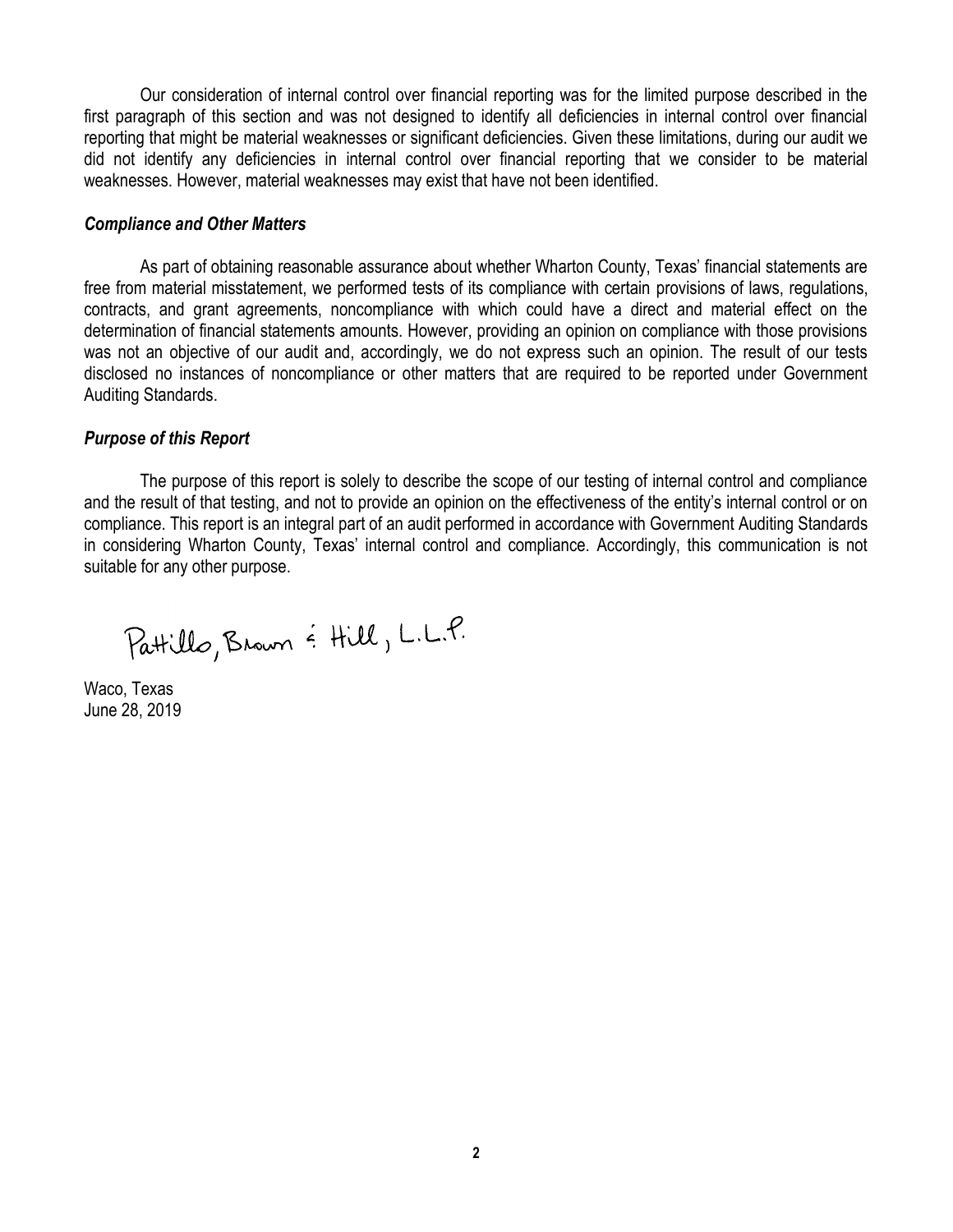

## **INDEPENDENT AUDITORS' REPORT ON COMPLIANCE FOR EACH MAJOR PROGRAM AND ON INTERNAL CONTROL OVER COMPLIANCE IN ACCORDANCE WITH UNIFORM GUIDANCE**

To the Honorable County Judge and Commissioners Court Wharton County, Texas

## **Report on Compliance for Each Major Federal Program**

We have audited Wharton County, Texas' compliance with the types of compliance requirements described in the U.S. Office of Management and Budget (OMB) *Compliance Supplement* that could have a direct and material effect on each of the County's major federal programs for the year ended December 31, 2018. Wharton County, Texas' major federal programs are identified in the summary of auditors' results section of the accompanying schedule of findings and questioned costs.

### *Management's Responsibility*

Management is responsible for compliance with federal statues, regulations, and terms and conditions of its federal awards applicable to its federal programs.

### *Auditors' Responsibility*

Our responsibility is to express an opinion on compliance for each of Wharton County, Texas' major federal programs based on our audit of the types of compliance requirements referred to above. We conducted our audit of compliance in accordance with auditing standards generally accepted in the United States of America; the standards applicable to financial audits contained in *Government Auditing Standards*, issued by the Comptroller General of the United States; and the audit requirements of Title 2 U.S. *Code of Federal Regulations* (CFR) Part 200, *Uniform Administrative Requirements, Cost Principles, and Audit Requirements for Federal Awards* (Uniform Guidance). Those standards and the Uniform Guidance require that we plan and perform the audit to obtain reasonable assurance about whether noncompliance with the types of compliance requirements referred to above that could have a direct and material effect on a major federal program occurred. An audit includes examining, on a test basis, evidence about Wharton County, Texas' compliance with those requirements and performing such other procedures as we considered necessary in the circumstances.



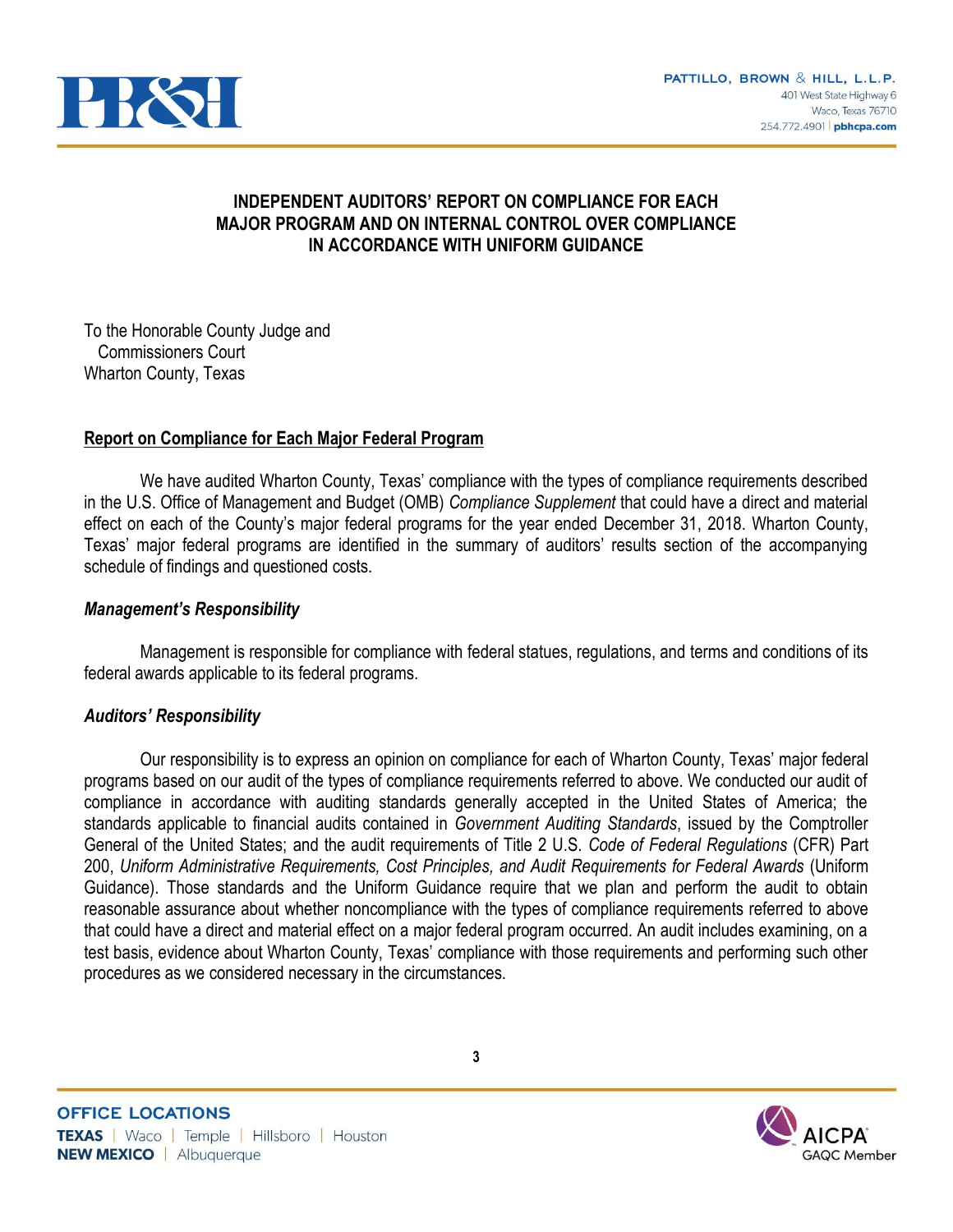We believe that our audit provides a reasonable basis for our opinion on compliance for each major federal program. However, our audit does not provide a legal determination of Wharton County, Texas' compliance.

#### *Opinion on Each Major Federal Program*

In our opinion, Wharton County, Texas complied, in all material respects, with the types of compliance requirements referred to above that could have a direct and material effect on each of its major federal programs for the year ended December 31, 2018.

#### **Report on Internal Control Over Compliance**

Management of Wharton County, Texas is responsible for establishing and maintaining effective internal control over compliance with the types of compliance requirements referred to above. In planning and performing our audit of compliance, we considered Wharton County, Texas' internal control over compliance with the types of requirements that could have a direct and material effect on each major federal program to determine the auditing procedures that are appropriate in the circumstances for the purpose of expressing an opinion on compliance for each major federal program and to test and report on internal control over compliance in accordance with the Uniform Guidance, but not for the purpose of expressing an opinion on the effectiveness of internal control over compliance. Accordingly, we do not express an opinion on the effectiveness of Wharton County, Texas' internal control over compliance.

A *deficiency in internal control over compliance* exists when the design or operation of a control over compliance does not allow management or employees, in the normal course of performing their assigned functions, to prevent, or detect and correct, noncompliance with a type of compliance requirement of a federal program on a timely basis. A *material weakness in internal control over compliance* is a deficiency, or combination of deficiencies, in internal control over compliance, such that there is a reasonable possibility that material noncompliance with a type of compliance requirement of a federal program will not be prevented, or detected and corrected, on a timely basis. A *significant deficiency in internal control over compliance* is a deficiency, or a combination of deficiencies, in internal control over compliance with a type of compliance requirement of a federal program that is less severe than a material weakness in internal control over compliance, yet important enough to merit attention by those charged with governance.

Our consideration of internal control over compliance was for the limited purpose described in the first paragraph of this section and was not designed to identify all deficiencies in internal control over compliance that might be material weaknesses or significant deficiencies. We did not identify any deficiencies in internal control over compliance that we consider to be material weaknesses. However, material weaknesses may exist that have not been identified.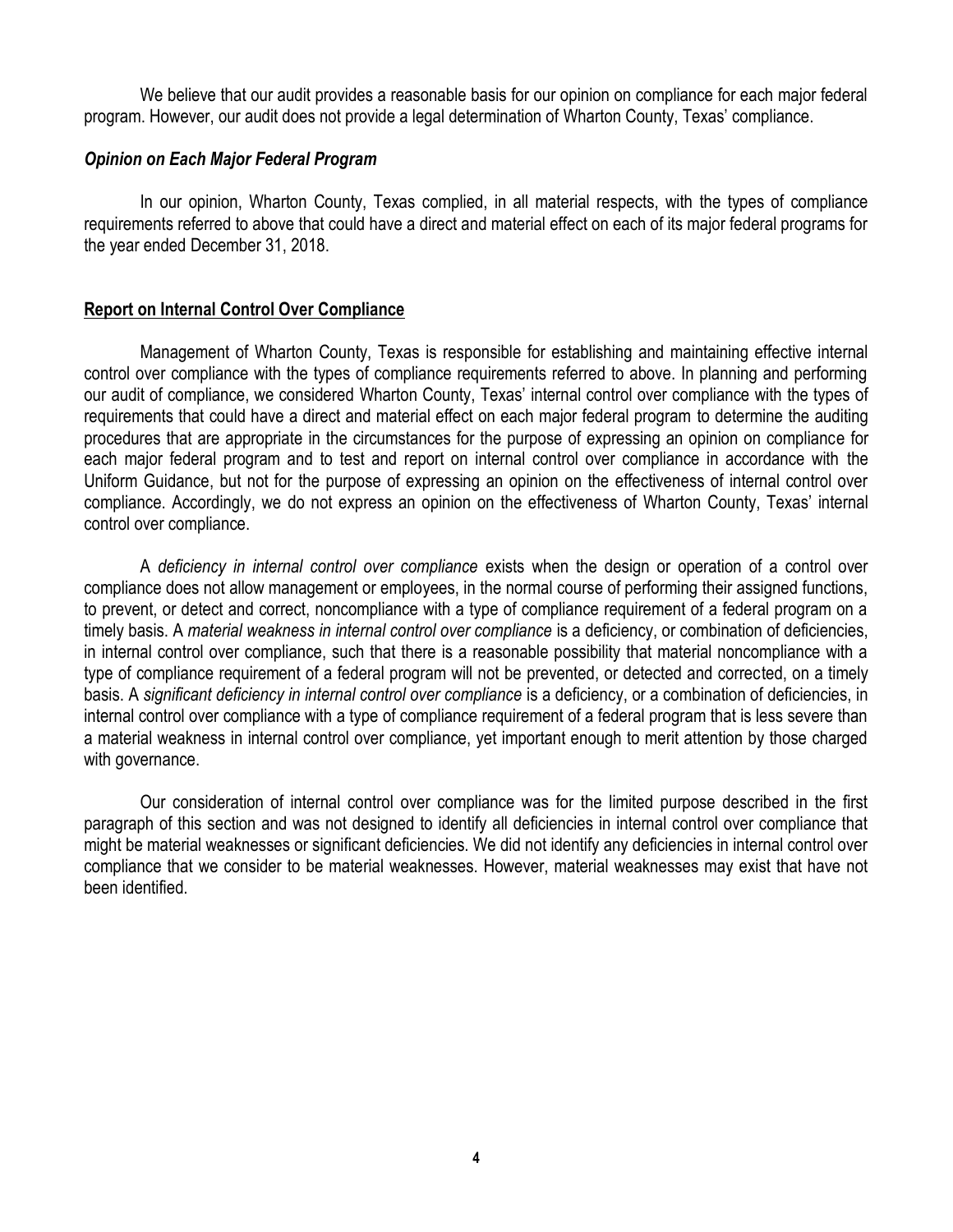#### **Report on Schedule of Expenditures of Federal Awards Required by Uniform Guidance**

We have audited the financial statements of the governmental activities, each major fund, and the aggregate remaining fund information of Wharton County, Texas as of and for the year ended December 31, 2018, and the related notes to the financial statements, which collectively comprise Wharton County, Texas' basic financial statements. We issued our report thereon dated June 28, 2019, which contained unmodified opinions on those financial statements. Our audit was conducted for the purpose of forming opinions on the financial statements that collectively comprise the basic financial statements. The accompanying schedule of expenditures of federal awards is presented for purposes of additional analysis as required by the Uniform Guidance and is not a required part of the basic financial statements. Such information is the responsibility of management and was derived from and relates directly to the underlying accounting and other records used to prepare the basic financial statements. The information has been subjected to the auditing procedures applied in the audit of the financial statements and certain additional procedures, including comparing and reconciling such information directly to the underlying accounting and other records used to prepare the basic financial statements or to the basic financial statements themselves, and other additional procedures in accordance with auditing standards generally accepted in the United States of America. In our opinion, the schedule of expenditures of federal awards is fairly stated in all material respects in relation to the basic financial statements as a whole.

The purpose of this report on internal control over compliance is solely to describe the scope of our testing of internal control over compliance and the results of that testing based on the requirements of the Uniform Guidance. Accordingly, this report is not suitable for any other purpose.

Pattillo, Brown & Hill, L.L.P.

Waco, Texas June 28, 2019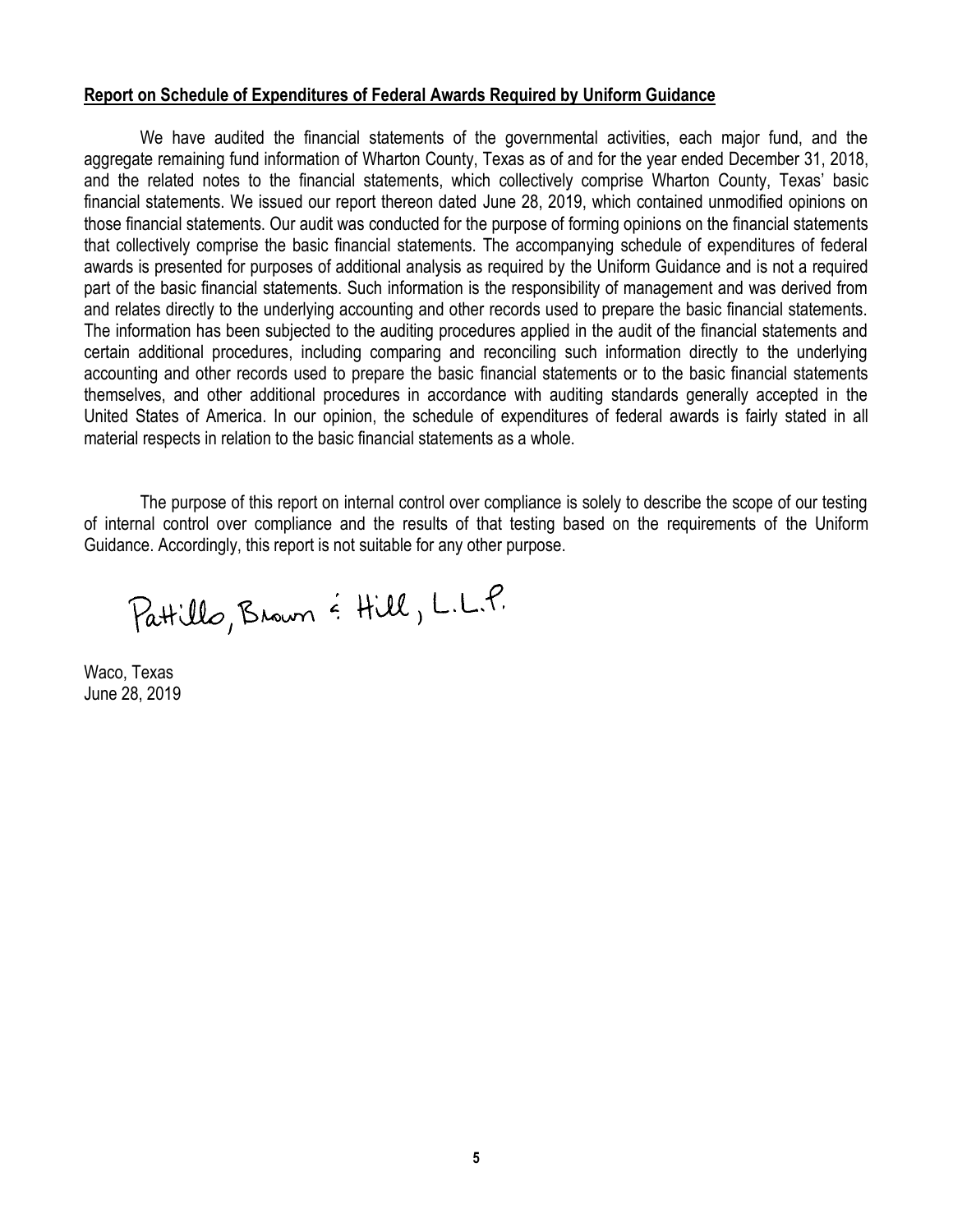## **SCHEDULE OF EXPENDITURES OF FEDERAL AWARDS**

## **FOR THE YEAR ENDED DECEMBER 31, 2018**

|                                                        | Federal                      |                               | Federal<br>Expenditures | Pass-through<br>Expenditures |
|--------------------------------------------------------|------------------------------|-------------------------------|-------------------------|------------------------------|
| Federal Grantor/Pass-through Grantor/<br>Program Title | <b>CFDA</b><br><b>Number</b> | Grantor's<br><b>ID Number</b> |                         |                              |
|                                                        |                              |                               |                         |                              |
| Passed through the Texas Department of Agriculture     |                              |                               |                         |                              |
| <b>Community Development Block Grant</b>               | 14.228                       | 7216490                       | \$<br>310,102           | \$                           |
| Total U.S. Department of Housing and Urban             |                              |                               |                         |                              |
| Development                                            |                              |                               | 310,102                 |                              |
| U.S. Department of Health and Human Services           |                              |                               |                         |                              |
| Passed through the Department of Family and Protective |                              |                               |                         |                              |
| Services                                               |                              |                               |                         |                              |
| Title IV-E Eligible Children - CPS                     | 93.658                       | 23940148                      | 4,542                   |                              |
| Total Department of Family and Protective Services     |                              |                               | 4,542                   |                              |
| Passed through the Office of the Attorney General      |                              |                               |                         |                              |
| Title IV-D Child Support                               | 93.563                       | N/A                           | 27,198                  |                              |
| Total Office of the Attorney General                   |                              |                               | 27,198                  |                              |
| Total U.S. Department of Health and Human Services     |                              |                               | 31,740                  |                              |
| <b>U.S. Department of Homeland Security</b>            |                              |                               |                         |                              |
| Passed through the Texas Department of Public Safety   |                              |                               |                         |                              |
| Division of Emergency Management                       |                              |                               |                         |                              |
| Disaster Grants - Public Assistance                    | 97.036                       | 3355301                       | 56,997                  |                              |
| Disaster Grants - Public Assistance                    | 97.036                       | PA-06-TX-4332                 | 2,044,039               |                              |
| <b>Total Department of Homeland Security</b>           |                              |                               | 2,101,036               |                              |
| <b>Total Expenditures of Federal Awards</b>            |                              |                               | 2,442,878<br>\$         | \$                           |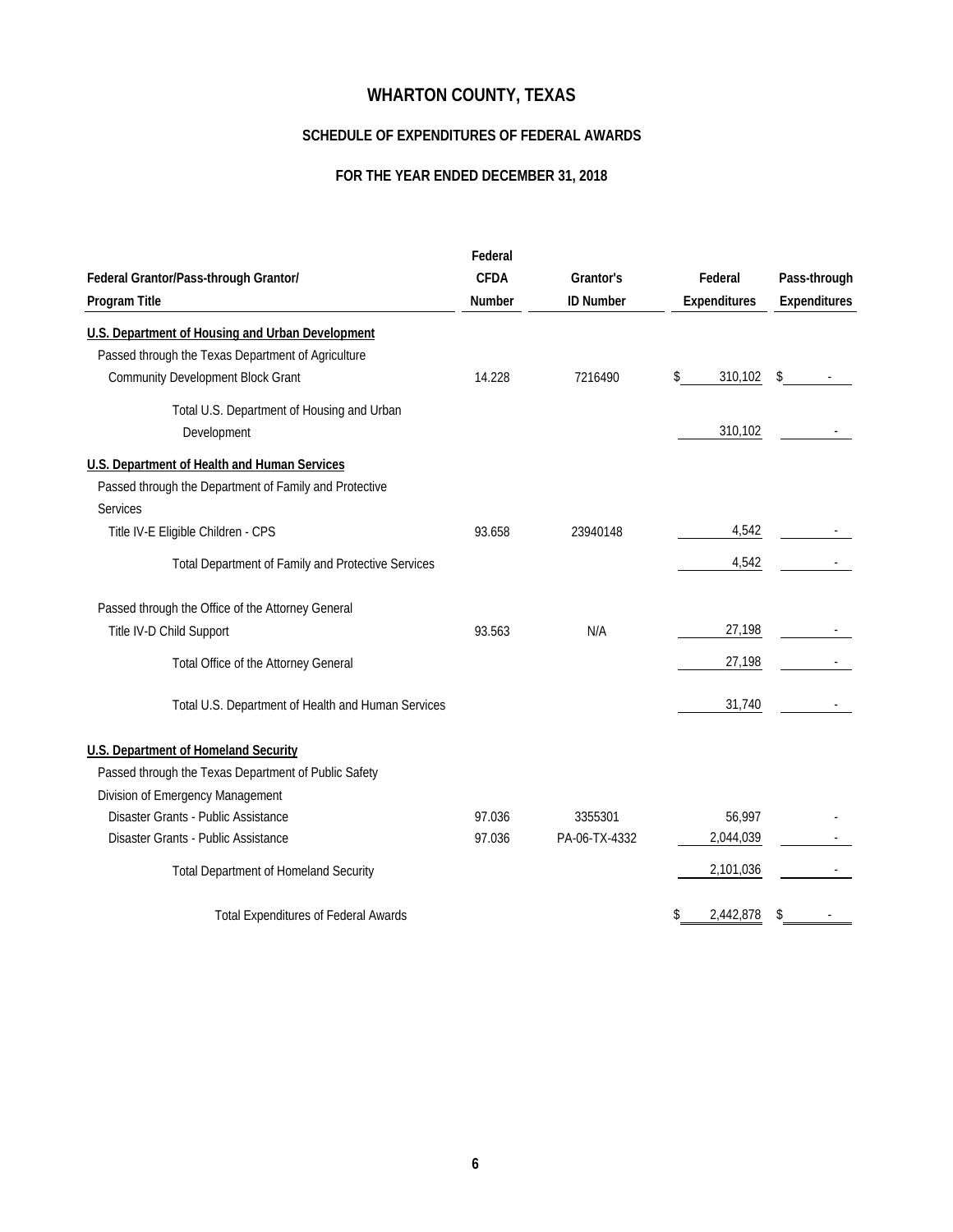#### **NOTES TO SCHEDULE OF EXPENDITURES OF FEDERAL AWARDS**

#### **DECEMBER 31, 2018**

#### **1. GENERAL**

The Schedule of Expenditures of Federal Awards presents the activity of all applicable federal award programs of Wharton County, Texas. The County's reporting entity is defined in Note 1 of the basic financial statements. Federal awards received directly from federal and state agencies, as well as awards passed through other government agencies, are included on the Schedule of Expenditures of Federal Awards.

## **2. BASIS OF ACCOUNTING**

The Schedule of Expenditures of Federal Awards is presented using the modified accrual basis of accounting. The County's significant account policies, including the modified accrual basis of accounting, are presented in Note 1 of the basic financial statements. The information in the schedule is presented in accordance with the requirements of Title 2 U.S. Code of Federal Regulations Part 200, *Uniform Administrative Requirements, Cost Principles, and Audit Requirements for Federal Awards* (Uniform Guidance)*.* Therefore, some of the amounts presented in this schedule may differ from amounts presented in, or used in the preparation of, the financial statements.

### **3. INDIRECT COSTS**

The County did not elect to apply the 10% de minimis indirect cost rate.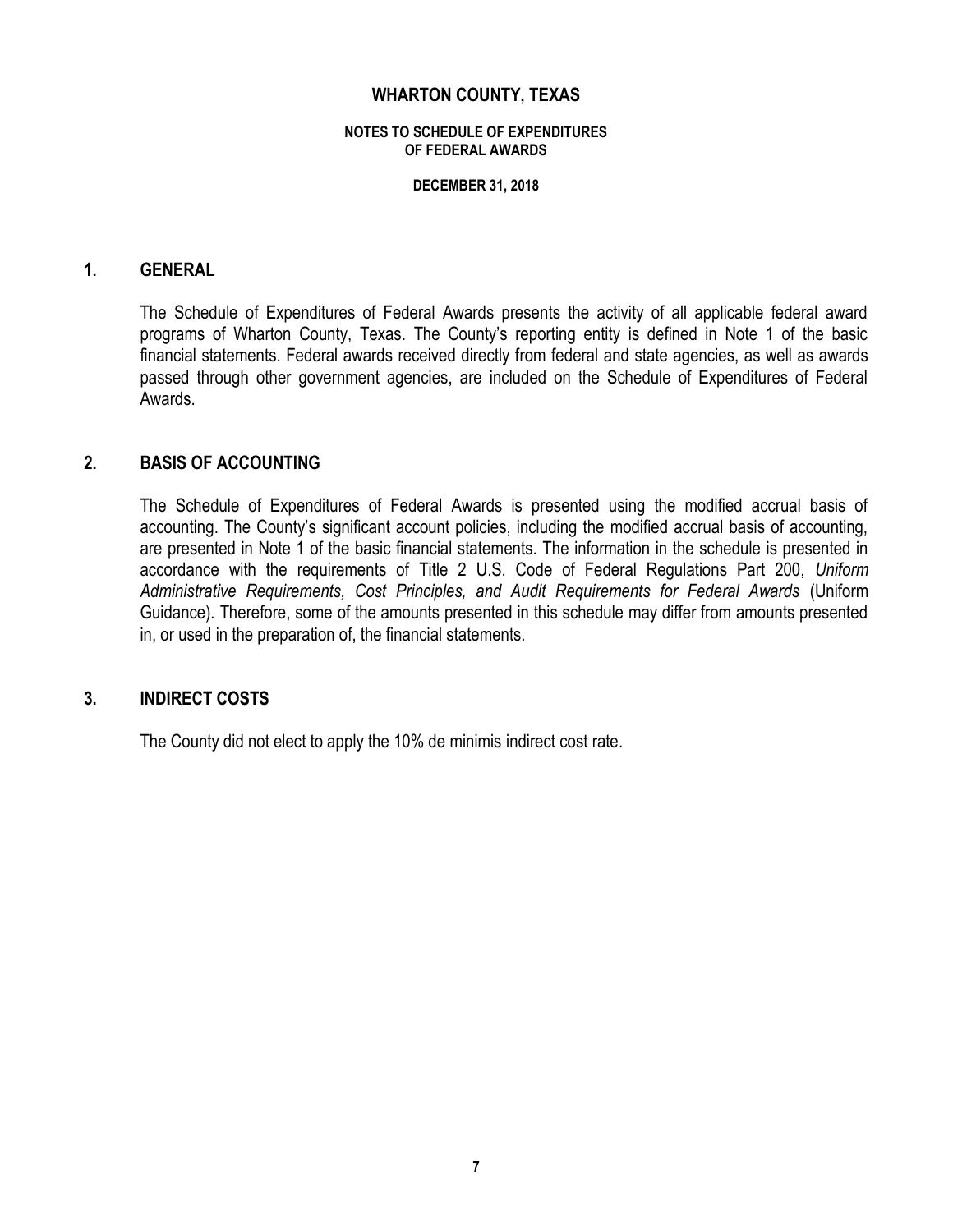# **FOR THE YEAR ENDED DECEMBER 31, 2018 WHARTON COUNTY, TEXAS SCHEDULE OF FINDINGS AND QUESTIONED COSTS**

## **Summary of Auditors' Results**

| <b>Financial Statements:</b><br>Type of auditors' report issued                                                     | Unmodified                          |
|---------------------------------------------------------------------------------------------------------------------|-------------------------------------|
| Internal control over financial reporting:<br>Material weakness(es) identified?                                     | None                                |
| Significant deficiency(ies) identified?                                                                             | None reported                       |
| Noncompliance material to financial statements noted?                                                               | None                                |
| Federal Awards:<br>Internal control over major programs:<br>Material weakness(es) identified?                       | None                                |
| Significant deficiency(ies) identified?                                                                             | None reported                       |
| Type of auditors' report issued on compliance<br>for major programs                                                 | Unmodified                          |
| Any audit findings disclosed that are required to be<br>reported in accordance with 2 CFR 200.516(a)?               | None                                |
| Identification of major programs:                                                                                   |                                     |
| CFDA Number(s)                                                                                                      | Name of Federal Program or Cluster: |
| 97.036                                                                                                              | Disaster Grants - Public Assistance |
| Dollar threshold used to distinguish between type A<br>and type B federal programs                                  | \$750,000                           |
| Auditee qualified as low-risk auditee<br>for federal single audit?                                                  | No                                  |
| <b>Findings Relating to the Financial Statements Which Are</b><br><b>Required to be Reported in Accordance With</b> |                                     |
| <b>Generally Accepted Government Auditing Standards</b><br>None                                                     |                                     |
|                                                                                                                     |                                     |
| <b>Findings and Questioned Costs for Federal Awards</b>                                                             |                                     |

None

**8**